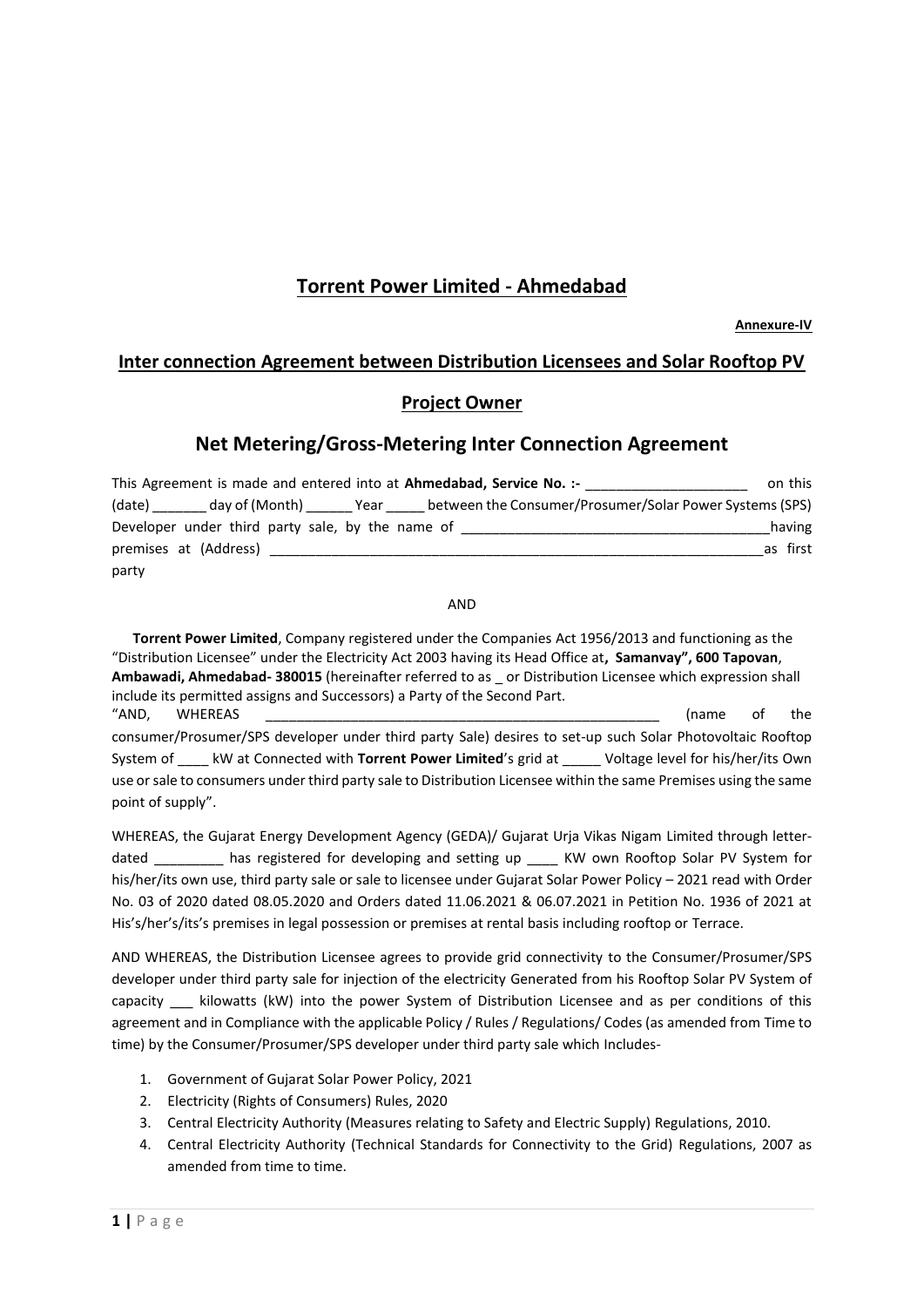- 5. Central Electricity Authority (Installation and Operation of Meters) Regulations, 2006 as amended from time to time.
- 6. Gujarat Electricity Regulatory Commission (Electricity Supply Code & Related Matters) Regulations, 2015 as amended from time to time.
- 7. Gujarat Electricity Regulatory Commission Distribution Code, 2004 and Amendments thereto,
- 8. Instruction, Directions and Circulars issued by Chief Electrical Inspector from Time to time.
- 9. CEA (Technical Standards for connectivity of the Distributed Generation) Regulations, 2013 as amended from time to time.

Both the parties hereby agree as follows:

## **1. Eligibility**

- 1.1 Consumer/Prosumer/SPS developer under third party sale shall own the Rooftop Solar PV System set up on its own premises or premises in his legal possession, on Lease or rental basis.
- 1.2 Consumer needs to consume electricity generated from the Solar Power System set up in the same premises using same point of supply where Rooftop Solar PV System is set up.
- 1.3 Consumer/Prosumer/SPS developer under third party sale shall ensure capacity of Rooftop Solar not to exceed than the limit specified in the Regulations. If it is violated then provisions of unauthorized use shall be applicable and consumer/prosumer/SPS developer shall be penalized as per the provisions of these Regulations.
- 1.4 Consumer/Prosumer/SPS developer under third party sale has to meet the standards and conditions as specified in Gujarat Electricity Regulatory Commission Regulations and Central Electricity Authority Regulations and provisions of Government of Gujarat's Solar Power Policy, 2021 for being integrated into grid/distribution system.
- 1.5 Prosumer shall inject the electricity generated from Solar Power System into the grid to supply/sale to the Distribution Licensee.

## **2. Technical and Interconnection Requirements**

- 2.1 Consumer/Solar Project Developer under third party sale agrees that his/it Rooftop Solar PV System and Net Metering System will conform to the standards and requirements specified in the Policy, Regulations and Supply Code as amended from time to time.
- 2.2 Prosumer agrees that his/it Rooftop Solar PV System and Gross Metering System will conform to the standards and requirements specified in the Electricity Rules, Policy, Supply Code and Regulations notified by the Commission as amended from time to time.
- 2.3 Consumer/Solar Power System Developer under third party sale/Prosumer agrees that he/she/it has installed or will install, prior to connection of Rooftop Solar Photovoltaic System to Distribution Licensee's distribution system, an isolation device (both automatic and inbuilt within inverter and external manual relays) and agrees for the Distribution Licensee to have access to and operation of this, if required and for repair & maintenance of the distribution system.
- 2.4 Consumer/ Solar Power System Developer under third party sale/Prosumer agrees that in case of nonavailability of grid, Rooftop Solar Photovoltaic System will disconnect/isolate automatically and his/it plant will not inject power into the Licensee's distribution system.
- 2.5 All the equipment connected to the distribution system shall be compliant with relevant International (IEEE/IEC) or Indian Standards (BIS) and installations of electrical equipment must comply with Central Electricity Authority (Measures of Safety and Electricity Supply) Regulations, 2010 as amended from time to time.
- 2.6 Consumer/ Solar Power System Developer under third party sale/Prosumer agrees that licensee will specify the interface/inter connection point and metering point.
- 2.7 Consumer/ Solar Power System Developer under third party sale/Prosumer and licensee agree to comply with the relevant CEA Regulations in respect of operation and maintenance of the plant,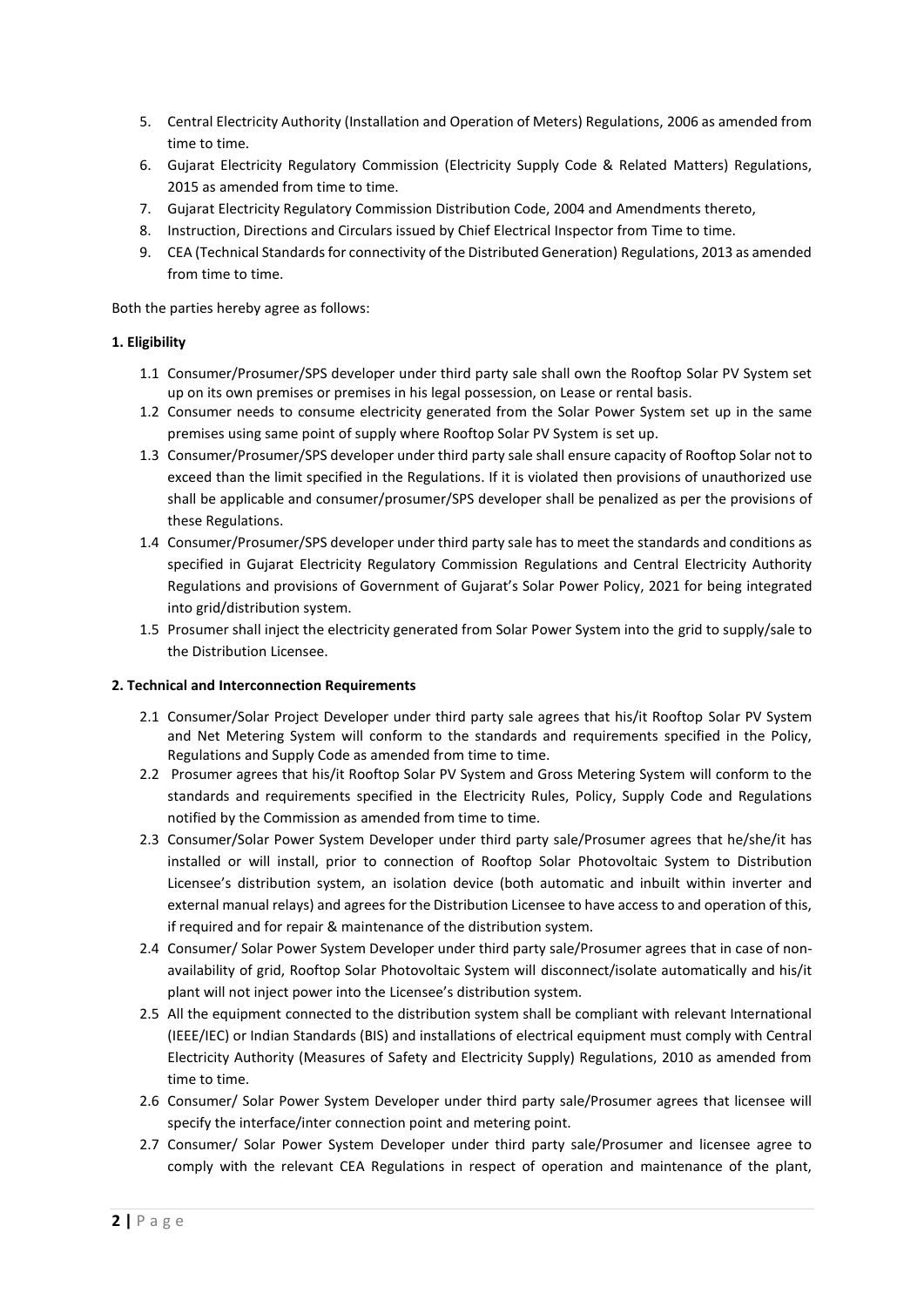drawing and diagrams, site responsibility schedule, harmonics, synchronization, voltage, frequency, flicker etc.

- 2.8 In order to fulfill Distribution Licensee's obligation to maintain a safe and reliable distribution system, Consumer/Prosumer/Solar Power System Developer under third party sale agrees that if it is determined by the Distribution Licensee that Consumer's/ Prosumer's/Solar Power System Developer's Rooftop Solar Photovoltaic System either causes damage to and/or produces adverse effects affecting other consumers or Distribution Licensee's assets, Consumer/Prosumer/SPS Developer will have to disconnect Rooftop Solar Photovoltaic System immediately from the distribution system upon direction from the Distribution Licensee and correct the problem to the satisfaction of Distribution Licensee at his own expense prior to reconnection.
- 2.9 The consumer/Prosumer/Solar Power System Developer under third party sale shall be solely responsible for any accident to human being/animals whatsoever (fatal/non-fatal/departmental/nondepartmental) that may occur due to back feeding from the Rooftop Solar plant when the grid supply is off if so decided by CEI.

The Distribution Licensee reserves the right to disconnect the consumer's installation at any time in the event of such exigencies to prevent accident or damage to man and material.

## **3. Clearances and Approvals**

The Consumer/Prosumer/Solar Power System Developer under third party sale shall obtain all the necessary statutory approvals and clearances (environmental and grid connection related) before connecting the photovoltaic system to the distribution system.

## **4. Access and Disconnection**

- 4.1 Distribution Licensee shall have access to metering equipment, SPS and disconnecting means of the Rooftop Solar Photovoltaic Systems, both automatic and manual, at all times.
- 4.2 In emergency or outage situation, where there is no access to the disconnecting means, both automatic and manual, such as a switch or breaker, Distribution Licensee may disconnect service to the premises of the Consumer.

## **5. Liabilities**

- 5.1 Consumer/Prosumer/Solar Power System Developer under third party sale shall indemnify Distribution Licensee for damages or adverse effects from his negligence or intentional misconduct in the connection and operation of Rooftop Solar Photovoltaic System.
- 5.2 Distribution Licensee shall not be liable for delivery or realization by the Consumer/Prosumer/Solar Power System Developer under third party sale of any fiscal or other incentive provided by the Central/State Government.
- 5.3 Distribution Licensee may consider the quantum of electricity generation from the Rooftop Solar PV System set up by the project developer under third party sale or owned and operated by (i) Residential Consumers, (ii) Projects set up under Captive or Third Party, (iii) Projects set up under RPO or REC mechanism toward RPO compliance.

## **6. Metering:**

Metering arrangement shall be as per Central Electricity Authority (Installation and Operation of Meters) Regulations, 2006 as amended from time to time.

- (a) In case of Residential Consumers, Bi-directional meter shall be installed of same accuracy class as installed before setting up of Rooftop Solar PV System.
- (b) In case of Industrial, Commercial, Government Institutions and other consumers-
- (I) Projects set up under Captive or Third Party Sale:

Bi-directional meter shall be installed of same accuracy class as installed before setting up of Rooftop Solar PV System.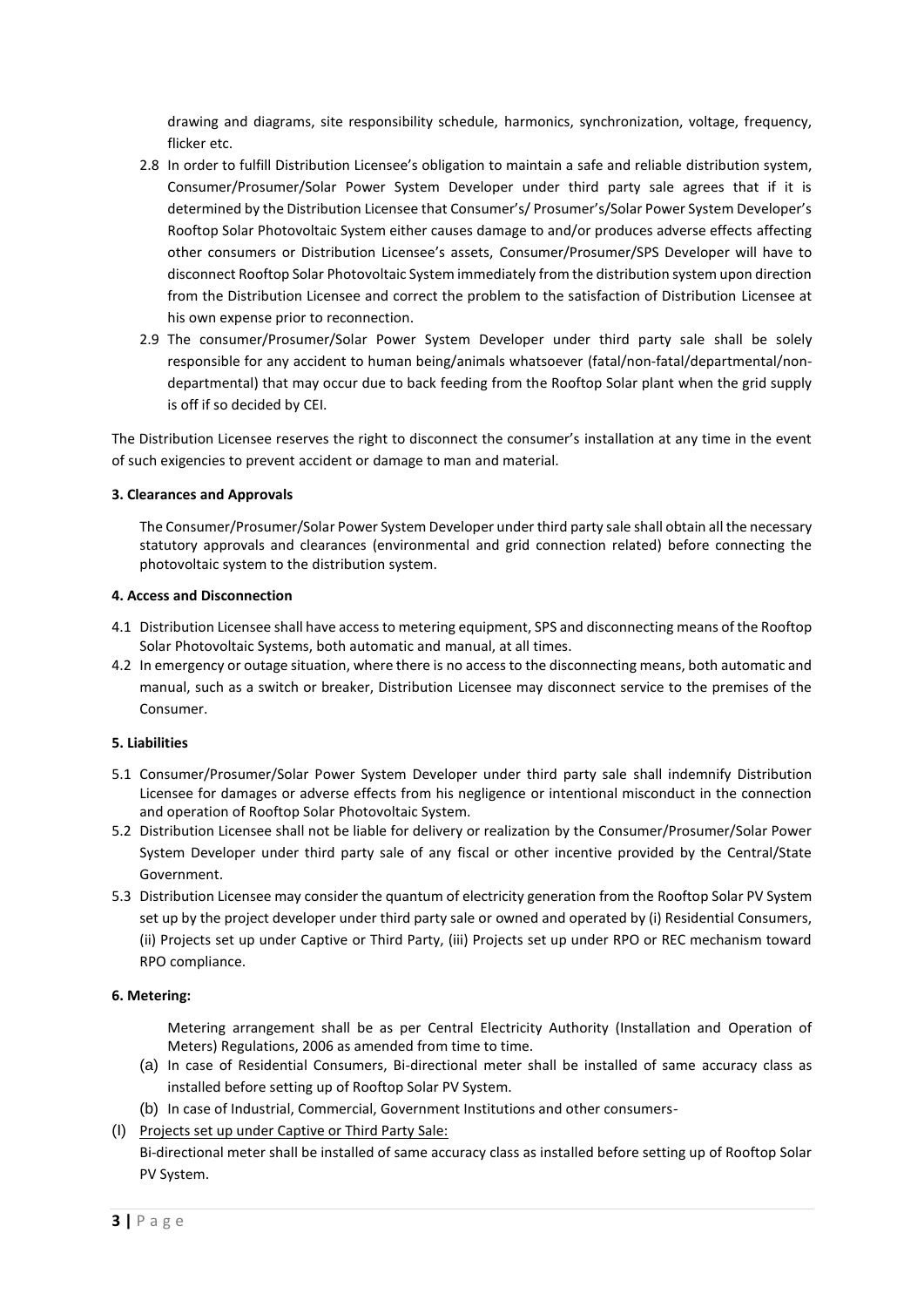#### (II) Projects set up under RPO or REC Mechanism:

ABT compliant meter having 15-minute integration shall be installed. Provided that separate generation meter shall be installed in all projects irrespective of arrangement i.e. net metering or gross metering.

## **7. Commercial Settlement**

All commercial settlements under this agreement shall be as per GERC (Net Metering Rooftop Solar PV Grid Interactive Systems) Regulations, 2016 amended from time to time and Order No. 3 of 2020 dated 08.05.2020 and Suo-Motu Order No. 06 of 2020-dated 05.08.2020 of the Gujarat Electricity Regulatory Commission and any subsequent orders in this regard. In case of the energy injected from Solar Power System set up by the prosumer sale to Distribution Licensee under gross metering arrangement shall be purchased by the Distribution Licensee at the rate mechanism decided and specified by the Commission in its Order dated 08.08.2019 in Petition No. 1802 of 2019, pertaining to tariff for the Solar Power Projects set-up under "Policy for Development of Small Scale Distributed Solar Projects – 2019" as under:

#### *"Applicable Tariff*

*Tariff applicable shall be as per following mechanism:*

*The tariff contracted in the competitive bidding process conducted by GUVNL at which PPAs are signed for procurement of Solar Power from projects located outside Solar Park prevailing as on 31st March (computed based on simple average of such tariff discovered and contracted over six months ending on 31st March) of any given year with an addition of Rs. 0.20 per unit shall be the applicable tariff at which the PPAs shall be signed during the immediately succeeding period of April to September by Obligated Entities with these Solar Projects under these Regulations and similarly the contracted tariff prevailing as on 30th September of any given year (computed based on simple average of such tariff discovered and contracted over six months ending on 30th September) with an addition of Rs. 0.20 per unit shall be the applicable tariff for PPAs to be signed during the immediately succeeding period of October to March. The Rs. 0.20 per unit addition in tariff is allowed for Rs. 0.12 per unit for saving in transmission loss as power will be injected in distribution grid and Rs. 0.08 per unit is to compensate for expensive land cost, higher capital investment and maintenance cost due to small size of projects. The above mentioned tariff shall be applicable for a PPA term of 25 years from Commercial Operation Date of the Projects."*

*The commercial settlement will be as follows:*

#### **7.1 GROSS METERING ARRANGEMENT:**

The gross solar energy generated and registered in the Solar generation meter during billing cycle shall be compensated by the Distribution Licensee at the rate determined by the Commission in its Order 08.08.2019 in Petition No. 1802 of 2019 for Solar Power Projects set up under "Policy for Development of Small Scale Distributed Solar Projects – 2019".

#### **7.2 For Residential and Government Consumers:**

- (i) In case of Residential Consumers, the Energy Accounting shall be carried out on Billing Cycle basis.
- (ii) "In case of net export (net injection) of energy by the consumer to distribution grid during billing cycle, the Distribution Licensee shall compensate for surplus power, after giving set off against consumption during the billing period, at following rates:
- (iii) In case of self-owned systems and SURYA Gujarat scheme consumers:
	- (a) At Rs.2.25 / unit for the first 5 years from commissioning of project and thereafter for the remaining term of the project at 75% of the simple average of tariff discovered and contracted under competitive bidding process conducted by GUVNL for non-park based solar projects in the preceding six months period, i.e. either April to September or October to March as the case may be, from the Commercial Operation Date (COD) of the project.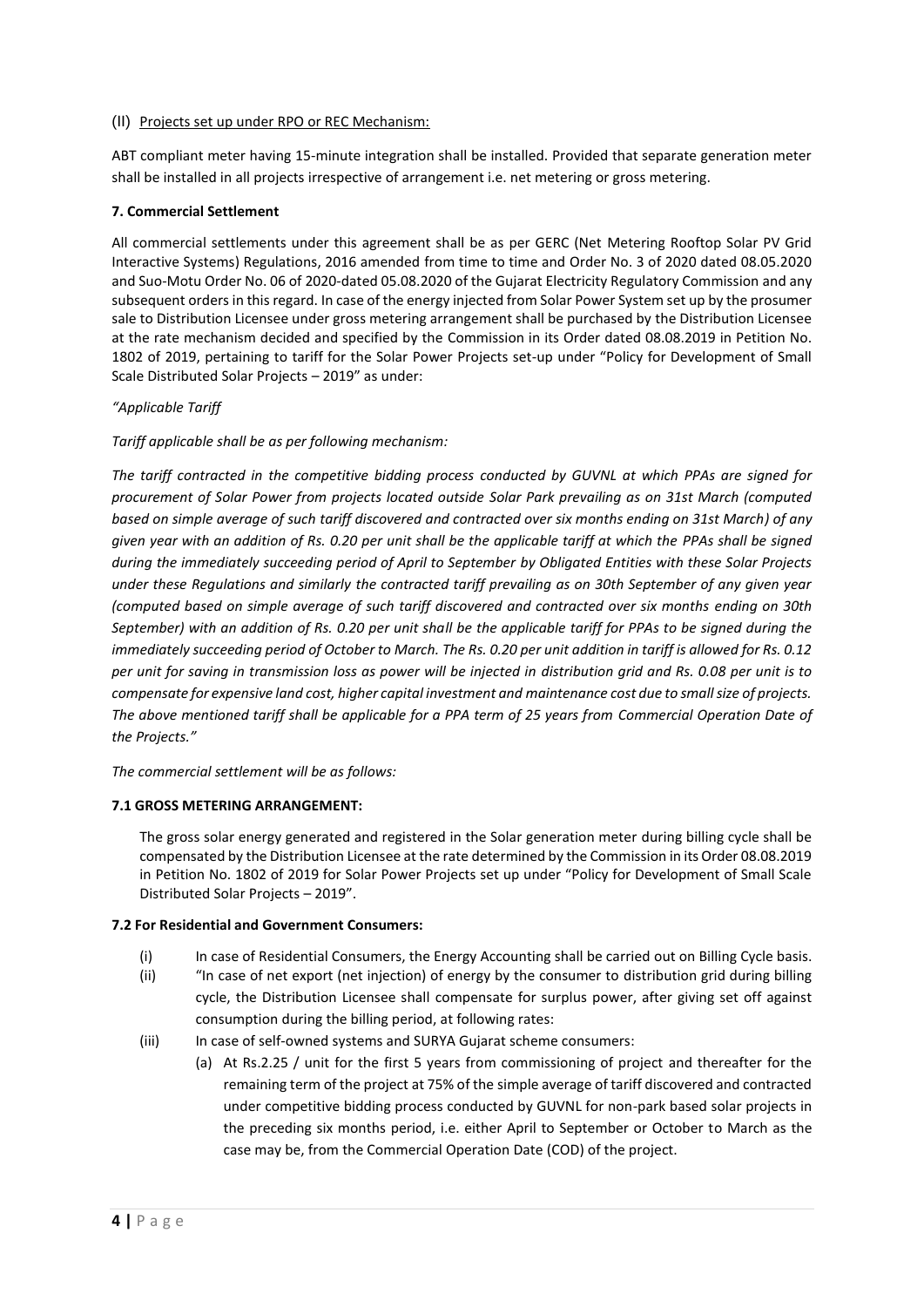(b) In case of Third-Party Sale covered under Clause 9.2 -At 75% of the simple average of tariff discovered and contracted under competitive bidding process conducted by GUVNL for Nonpark based solar projects in the preceding six months period, i.e., either April to September or October to March as the case may be, from the Commercial Operation Date (COD) of the project. The same shall remain fixed for the entire term of agreement. Such rates shall be declared by GUVNL on six monthly basis and shall be applicable under the connectivity agreement to be executed by Distribution Licensees.

## **7.3 For the projects set up under Captive use:**

- (i) In case of solar projects set up by HT / EHV consumers for captive use, the energy set-off shall be allowed between 07.00 hours to 18.00 hours of the same day meaning thereby, the generated solar energy during a day shall be consumed by HT or EHV consumer during 07.00 hours to 18.00 hours on the same day.
- (ii) In case of solar projects set up by LT demand-based consumers for captive use, the energy set-off shall be allowed between 07.00 hours to 18.00 hours basis of the same billing cycle meaning thereby, the generated solar energy during 7:00 hours to 18:00 hours billing cycle shall be consumed by the consumer during the specified period, of 7:00 hours to 18:00 hours in the same billing cycle.
- (iii) The energy accounting for all other LT consumers i.e., other than demand based LT consumers shall be on billing cycle basis.
- (iv) The surplus energy, not consumed by the consumer during the above mentioned after set off period shall be compensated by Distribution Licensees at following rates (SIC).

(a). In case of MSME Manufacturing Enterprises - At Rs 2.25 / unit for first 5 years from commissioning of project and thereafter for the remaining term of the project at 75% of the simple average of tariff discovered and contracted under competitive bidding process conducted by GUVNL for non-park based solar projects in the preceding six months period, i.e., either April to September or October to March as the case may be, from the Commercial Operation Date (COD) of the project. The same shall remain fixed for the entire term of the agreement.

(b). In case of other than MSME Manufacturing Enterprises-At 75% of the simple average of tariff discovered and contracted through competitive bidding process conducted by GUVNL for Non-park based solar projects in the preceding six months period, i.e., either April to September or October to March as the case may be, from the Commercial Operation Date (COD) of the project. The same shall remain fixed for the entire term of the agreement.

- (v) Excess drawl by consumer from the grid, if any, after giving set off shall be charged by the Distribution Licensee at the applicable tariff of the respective category of consumer as determined by the Commission from time to time.
- (vi) In case of projects set up for captive use, no cross-subsidy surcharge and additional surcharge shall be applicable.
- (vii) Banking charges of Rs.1.50/ unit shall be applicable on solar energy consumed in case of Demand based Consumers shall be applicable. In case of MSME units and other than Demand based Consumers, Banking Charges of Rs.1.10 per unit on Solar Energy consumed shall be applicable. Banking Charges shall not be applicable to government buildings.

## **7.4 For the projects set up under third party sale:**

- (i) In case of solar projects set up by HT / EHV consumers, the energy set-offshall be allowed between 07.00 hours to 18.00 hours of the same day meaning thereby, the generated solar energy during a day shall be consumed by HT or EHV consumer during 07.00 hours to 18.00 hours on the same day. The surplus energy after the specified period shall be purchased by Distribution licensee at rates specified under these Regulations.
- (ii) In case of solar projects set up by LT demand-based consumers, the energy setoff shall be allowed between 07.00 hours to 18.00 hours basis of the same billing cycle meaning thereby, the generated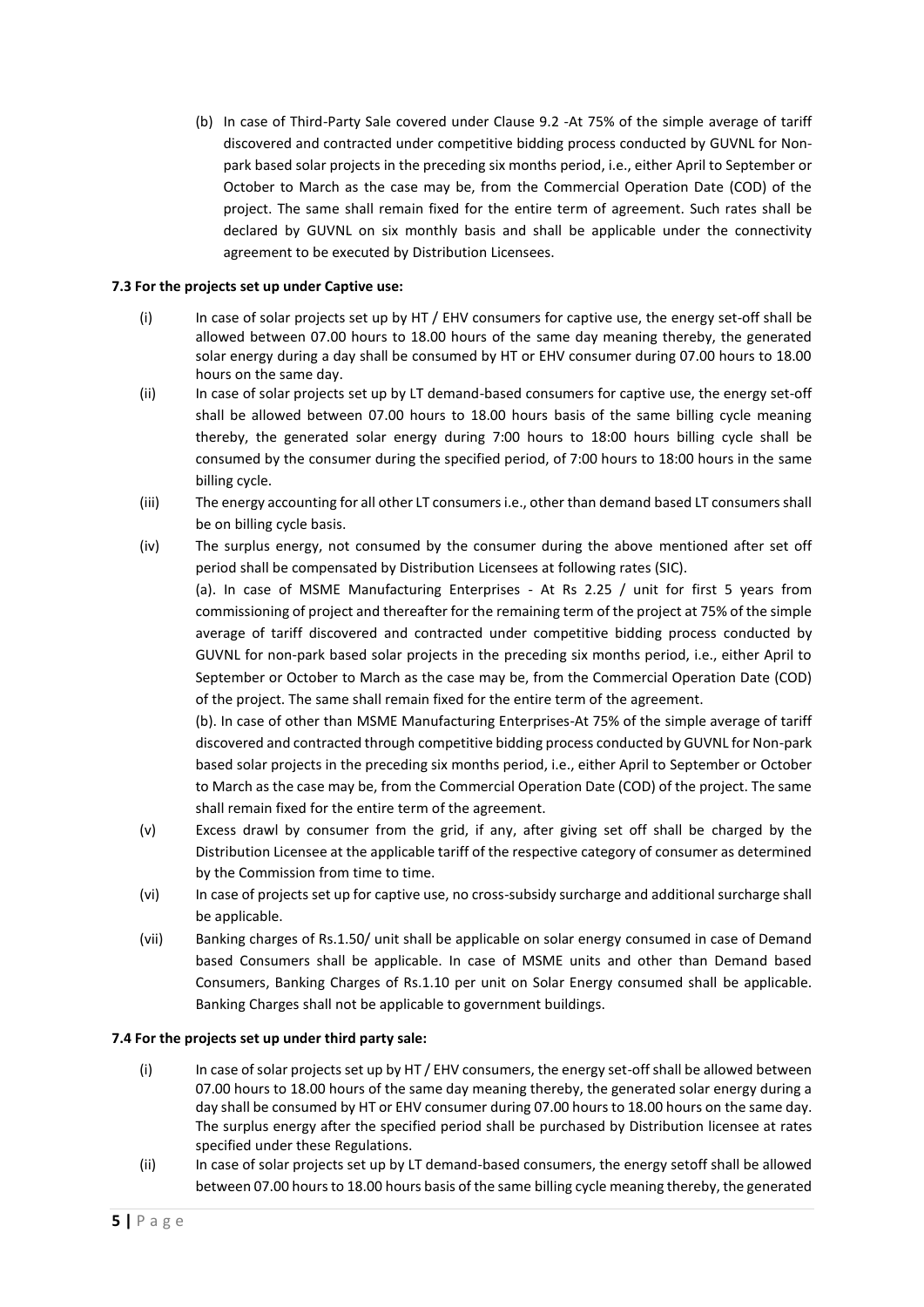solar energy during 7:00 hours to 18:00 hours of a billing cycle shall be consumed by the consumer during the specified period of 7:00 hours to 18:00 hours in the same billing cycle. While in case of Solar Rooftop project set up by other than demand based LT consumers the energy generated shall be given set-off on billing cycle basis.

- (iii) The surplus energy injected into the Grid during the above mentioned setoff period shall be compensated by Distribution Licensees at 75% of the simple average of tariff discovered and contracted by GUVNL through competitive bidding process for non-park based solar projects in the preceding six months period, i.e., either April to September or October to March as the case may be, from the Commercial Operation Date (COD) of the project. The same shall remain fixed for the entire term of the agreement.
- (iv) Excess drawl of electricity by consumer from the grid, if any, after giving set off shall be charged by Distribution Licensee at applicable tariff of respective category of consumer as determined by the Commission from time to time.
- (v) No Cross Subsidy Surcharge and Additional Surcharge shall be applicable in case of captive consumption. But, in case of third party sale projects, both these charges shall be applicable. These surcharges shall be similar to normal open access consumers as determined by the Commission from time to time.
- (vi) Banking charges of Rs 1.50 / unit shall be applicable on solar energy consumed in case of Demand based Consumers shall be applicable. In case of MSME units and other than Demand based Consumers, Banking Charge of Rs.1.10 per unit on Solar Energy Consumed shall be applicable. Banking Charges shall not be applicable to government buildings.

## **7.5 For the projects set up under REC mechanism:**

- (i) Developers may set up solar power projects under the REC mechanism in accordance with the administrative procedure regarding registration and accreditation, as decided by the Central Electricity Regulatory Commission (CERC), and as amended from time to time.
- (ii) In case of projects to be set up for captive/third party sale under REC mechanism, installation of solar projects up to sanctioned load/contract demand shall be allowed subject to the provision of Regulation 6.2 and other provisions of these Regulations.
- (iii) The energy accounting for the projects set up under REC mechanism shall be carried out on 15 minute time block basis.
- (iv) In case of projects set up for captive/third party sale under REC mechanism, surplus energy after giving set-off on 15 min time block basis, shall be compensated by Distribution Licensees at 65% of the simple average of tariff discovered and contracted by GUVNL through competitive bidding process for non-park based solar projects in the preceding six months period, i.e., either April to September or October to March as the case may be, from the Commercial Operation Date (COD) of the project. The same shall remain fixed for the entire term of the agreement.
- (v) Excess drawl by consumer from the grid, if any, after giving set off shall be charged by Distribution Licensee at applicable tariff of respective category of consumer as determined by the Commission from time to time.
- (vi) In case Distribution Licensee agrees to purchase the electricity component of power from a project under REC mechanism, the applicable tariff payable by Distribution Licensees shall be, 65% of the simple average of tariff discovered and contracted by GUVNL through competitive bidding process for non-Park based solar projects in the preceding six months period, i.e., either April to September or October to March as the case may be, from the date on which the PPA is executed. The same shall remain fixed for the entire term of the agreement.
- (vii) No banking charges shall be applicable.
- (viii) In case of Projects set up for third party sale, Cross Subsidy Surcharge and Additional Surcharge shall be applicable similar to normal open access consumers as determined by the Commission from time to time.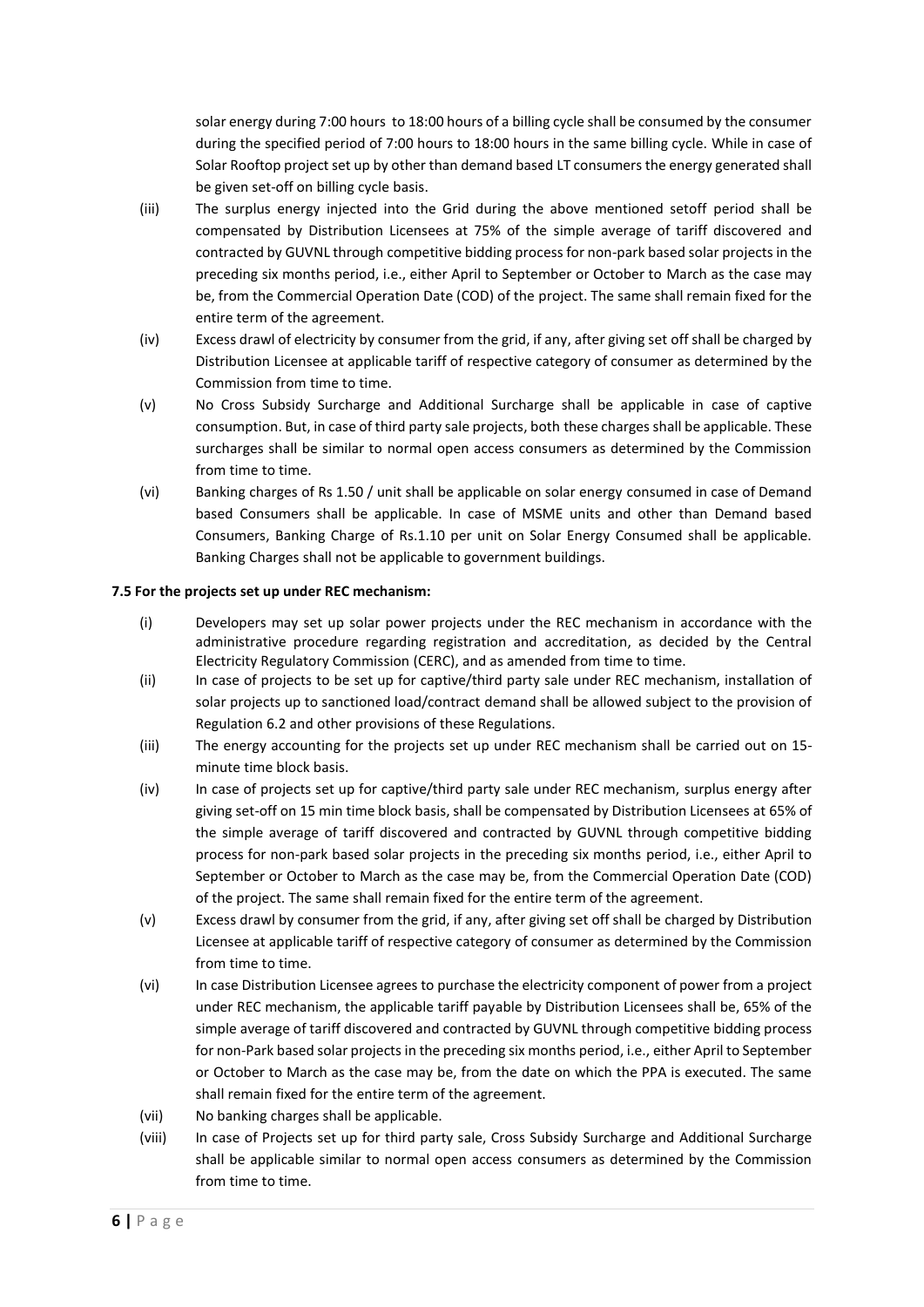#### **7.6 For the projects set up for RPO compliance:**

- (i) Consumers shall be allowed to set up projects to fulfill their RPO requirements regardless of their contracted demand. For such projects the energy accounting shall be done on a 15 minute time block basis.
- (ii) The surplus solar energy purchased by Distribution Company from captive/third party solar projects shall be considered for fulfilling RPO of such Distribution Licensee.
- (iii) The surplus energy injected into the Grid shall be compensated by Distribution licensee at 75% of the simple average of tariff discovered and contracted by GUVNL through competitive bidding process for non-park based solar projects in the preceding six months period, i.e., either April to September or October to March as the case may be, from the Commercial Operation Date (COD) of the project. The same shall remain fixed for the entire term of the agreement.
- (iv) Excess drawl by consumer from the grid, if any, after giving set off shall be charged by Distribution Licensee at applicable tariff of respective category of consumer as determined by the Commission from time to time.
- (v) Cross Subsidy Surcharge and Additional Surcharge shall not be applicable in case of captive consumption. For third party sale projects, both the charges shall be applicable. These surcharges shall be similar to normal open access consumers as determined by the Commission from time to time
- (vi) No banking charges shall be applicable.

## **8. Connection Costs**

The Consumer/ Prosumer/Solar Power System Developer under third party sale shall bear all costs related to setting up of Rooftop Solar Photovoltaic System including metering and inter-connection. The Consumer/Prosumer/Solar Power System Developer under third party sale agrees to pay the actual cost of modifications and upgrades to the service line, cost of up gradation of transformer to connect photovoltaic system to the grid in case it is required.

## **9. Inspection, Test, Calibration and Maintenance prior to connection:**

Before connecting, Consumer/ Prosumer/Solar Power System Developer under third party sale shall complete all inspections and tests finalized in consultation with the (Name of the Distribution license) and if required Gujarat Energy Transmission Corporation Limited (GETCO) to which his equipment is connected. Consumer/ Prosumer/Solar Power System Developer under third party sale shall make available to Distribution Licensee all drawings, specifications and test records of the project or generating station as the case may be.

## **10. Records:**

Each Party shall keep complete and accurate records and all other data required by each of them for the purposes of proper administration of this Agreement and the operation of the Rooftop Solar PV System.

## **11. Dispute Resolution:**

11.1All disputes or differences between the Parties arising out of or in connection with this Agreement shall be first tried to be settled through mutual negotiation, promptly, equitably and in good faith.

- 11.2 In the event that such differences or dispute between the Parties is not settled through mutual negotiations within 60 days or mutually extended period, after such dispute arises, then for
	- (a) any dispute in billing pertaining to energy injection and billing amount, it would be settled by the Consumer Grievance Redressal Forum and Electricity Ombudsman.
	- (b) any other issues pertaining to the Regulations and its interpretation; it shall be decided by the Gujarat Electricity Regulatory Commission following appropriate prescribed procedure.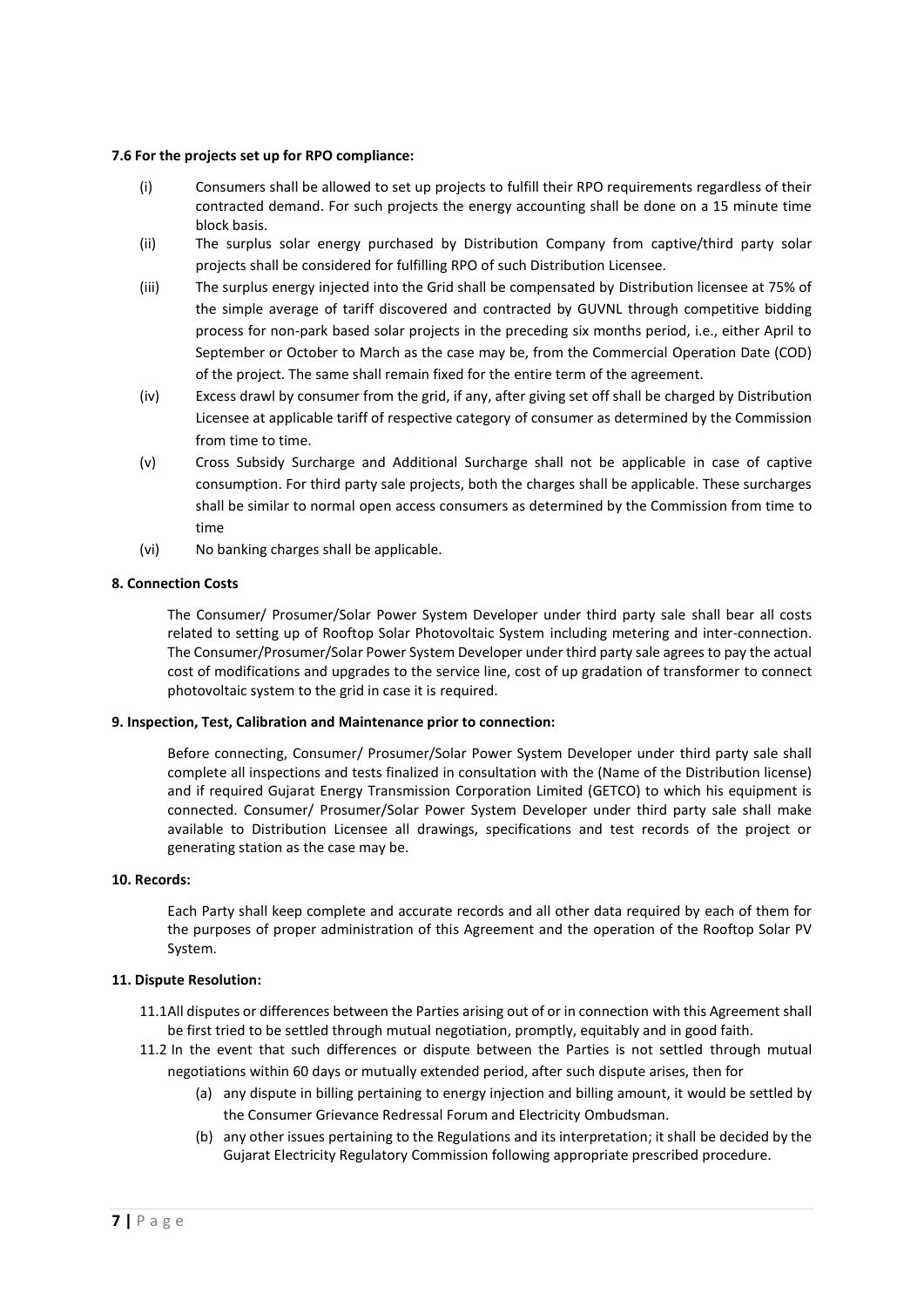## **12. Termination:**

- 12.1 The Consumer/Prosumer/Solar Power System Developer under third party sale can terminate agreement at any time by giving 90 days prior notice to Distribution Licensee.
- 12.2 Distribution Licensee shall have right to terminate Agreement with 30 days prior written notice, if Consumer/Prosumer/Solar Power System Developer under third party sale commits breach of any of the terms of this Agreement and does not remedy the breach.
- 12.3 Consumer/Prosumer/Solar Power System Developer under third party sale shall upon termination of this Agreement, disconnect the Rooftop Solar Photovoltaic System from Distribution Licensee's distribution system within one week to the satisfaction of Distribution Licensee.

## **Communication:**

The names of the officials and their addresses, for the purpose of any communication in relation to the matters covered under this Agreement shall be as under:

| In respect of the        | In respect of the Consumer/      |
|--------------------------|----------------------------------|
| (Torrent Power Limited): | Prosumer/Solar Power System      |
|                          | Developer under third party sale |
| Name:                    | Name:                            |

Authorised person by the Distribution Licensee …

IN WITNESS WHEREOF, the Parties hereto have caused this Agreement to be executed by their authorised officers, and copies delivered to each Party, as of the day and year herein above stated.

| FOR AND ON BEHALF OF         | FOR AND ON BEHALF OF THE    |
|------------------------------|-----------------------------|
| <b>Distribution Licensee</b> | <b>PROJECT OWNER</b>        |
|                              |                             |
|                              |                             |
| Authorized Signatory         | <b>Authorized Signatory</b> |
| <b>WITNESSES</b>             | <b>WITNESSES</b>            |
|                              |                             |
| 1.Sign: _______________      | 1. Sign: _______________    |
| (Name -                      | (Name -                     |
|                              |                             |
|                              |                             |
| (Name -                      | (Name -                     |
|                              |                             |